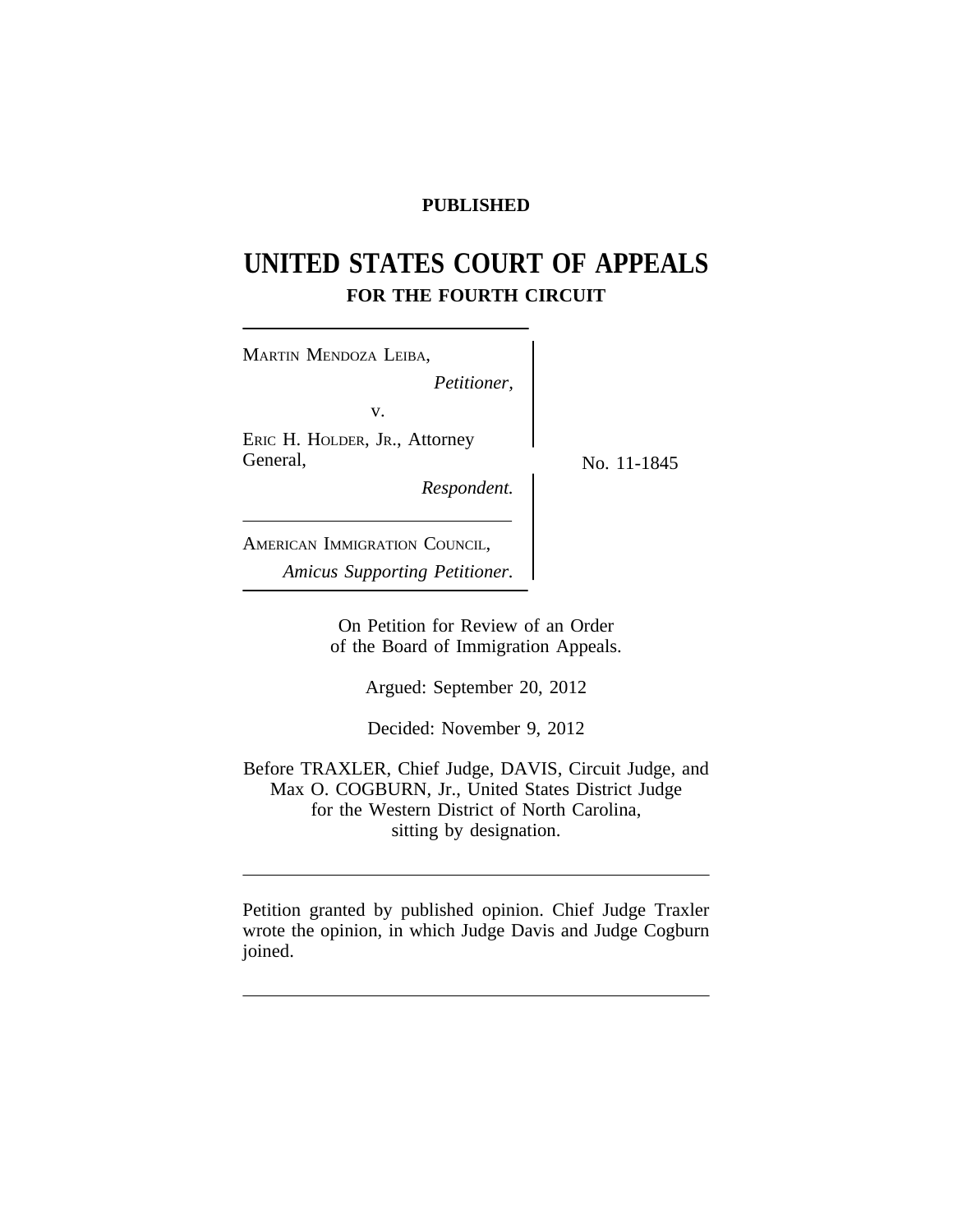#### **COUNSEL**

**ARGUED:** Xavier F. Racine, CALDERON, RACINE & DERWIN, PLC, Arlington, Virginia, for Petitioner. Benjamin Winograd, AMERICAN IMMIGRATION COUNCIL, Washington, D.C., for Amicus Supporting Petitioner. Sheri Robyn Glaser, UNITED STATES DEPARTMENT OF JUSTICE, Washington, D.C., for Respondent. **ON BRIEF:** Tony West, Assistant Attorney General, Anthony P. Nicastro, Senior Litigation Counsel, UNITED STATES DEPARTMENT OF JUS-TICE, Washington, D.C., for Respondent. Mary Kenney, AMERICAN IMMIGRATION COUNCIL, Washington, D.C., for Amicus Supporting Petitioner.

### **OPINION**

TRAXLER, Chief Judge:

Martin Mendoza Leiba ("Mendoza") petitions for review of a decision of the Board of Immigration Appeals ("the Board") affirming a decision of an immigration judge ("IJ") granting a motion by the Department of Homeland Security ("DHS") to pretermit Mendoza's applications for adjustment of immigration status and for a waiver pursuant to Immigration and Nationality Act ("INA") § 212(h). We grant Mendoza's petition.

### I.

Mendoza is a native and citizen of El Salvador who entered the United States illegally. He married in 1994, and he and his wife now have five children. Mendoza adjusted his status to that of lawful permanent resident ("LPR") in 1995 through an employment-based immigration petition, and his wife became a naturalized U.S. citizen in 2001.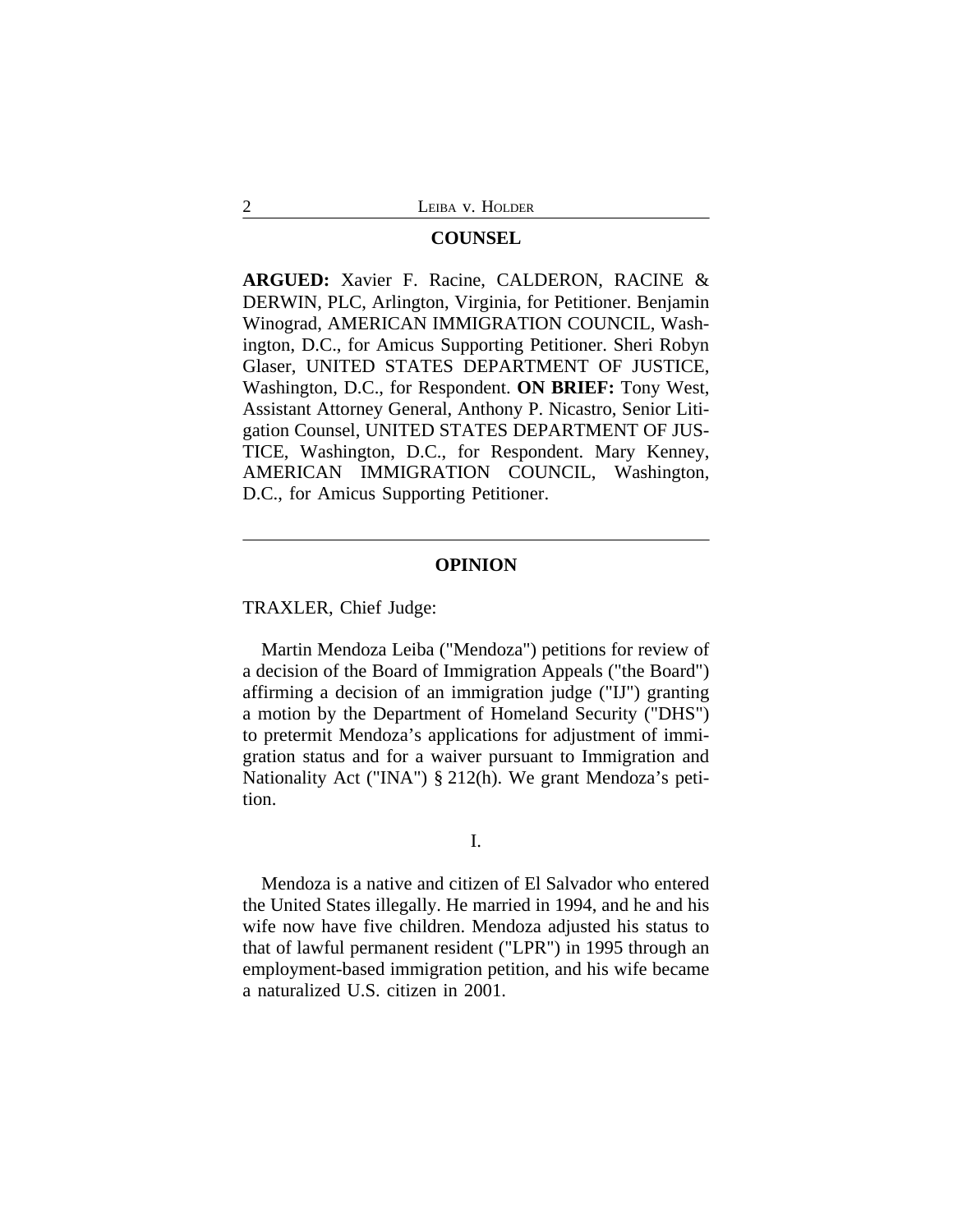In 2008, Mendoza was convicted in the Circuit Court of Loudoun County, Virginia, of receiving stolen property, *see* Va. Code § 18.2-108, and he received a 36-month suspended sentence. DHS subsequently commenced removal proceedings against Mendoza in 2010 by filing a Notice to Appear ("NTA") with the Executive Office of Immigration Review. The NTA charged Mendoza with removability under INA § 237(a)(2)(A)(iii), *see* 8 U.S.C. § 1227(a)(2)(A)(iii), as an alien who, "any time after admission," was convicted of an aggravated felony as defined in 8 U.S.C.  $\S$  1101(a)(43)(G), *i.e.*, which includes theft offenses for which the term of imprisonment was at least one year. Through counsel, Mendoza admitted the NTA's factual allegations but denied removability as charged and indicated he would apply for adjustment of status and a waiver under INA § 212(h). *See* 8 U.S.C. § 1182(h). DHS subsequently moved to pretermit Mendoza's application, arguing that his conviction rendered him ineligible for a § 212(h) waiver.

The IJ granted DHS's motion, ruling that an alien convicted of an aggravated felony after obtaining LPR status is ineligible for a § 212(h) waiver. The IJ therefore ordered that Mendoza be removed to El Salvador. Mendoza appealed to the Board, which affirmed the decision and dismissed the appeal. Mendoza now petitions for review of the Board's decision.

II.

Mendoza argues that the Board erred in finding him barred under § 212(h) from obtaining a waiver of inadmissibility. We agree.

We review de novo the Board's legal conclusions, including those regarding statutory construction. *See Li Fang Lin v. Mukasey*, 517 F.3d 685, 691-92 (4th Cir. 2008). We also grant appropriate deference to the Board's interpretation of the INA under the two-step framework set out in *Chevron U.S.A. Inc. v. NRDC, Inc.*, 467 U.S. 837, 842-44 (1984). Under that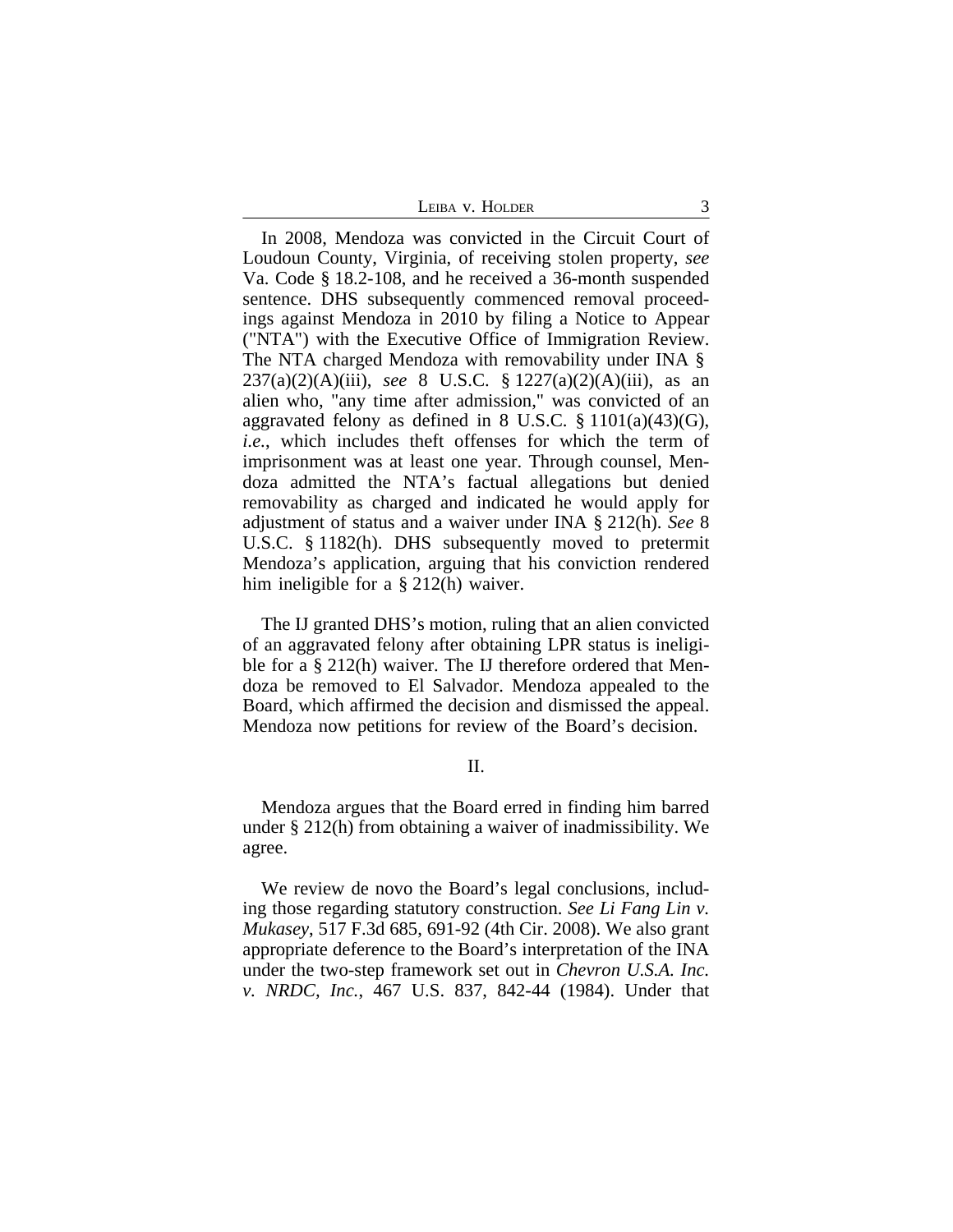4 LEIBA v. HOLDER

framework, we first consider "whether Congress has directly spoken to the precise question at issue." *Id.* at 842. If a statute is unambiguous concerning the question presented, then "that is the end of the matter; for the court, as well as the agency, must give effect to the unambiguously expressed intent of Congress." *Id.* at 842-43; *see Saintha v. Mukasey*, 516 F.3d 243, 251 (4th Cir. 2008). On the other hand, if we conclude that "Congress has not directly addressed the precise question at issue, . . . the question for the court is whether the agency's answer is based on a permissible construction of the statute." *Chevron U.S.A. Inc.*, 467 U.S. at 843.

The statutory provision at the center of this case,  $\S 212(h)$ of the INA, grants the Attorney General the discretion to excuse the commission of certain crimes or other misconduct that would otherwise preclude noncitizens from entering or remaining in the United States. As it applies to Mendoza, § 212(h) allows the Attorney General to waive an alien's inadmissibility that is based on the alien's conviction for an aggravated felony if the "denial of admission would result in extreme hardship to the United States citizen or lawfully resident spouse, parent, son, or daughter of such alien." 8 U.S.C. § 1182(h)(1)(B).**<sup>1</sup>**

Before 1996, the only aliens categorically barred from receiving § 212(h) waivers were those who had been convicted of committing, or attempting to or conspiring to commit, "murder or criminal acts involving torture." Immigration Act of 1990, Pub. L. No. 101-649, § 601(d)(4), 104 Stat. 4978, 5076-77. However, with the enactment of the Illegal Immigration Reform and Immigrant Responsibility Act of 1996 ("IIRIRA"), Congress created a new category of aliens ineligible for the waiver. New language in § 212(h) provided, in pertinent part, that

**<sup>1</sup>**Such waivers are available not only to those seeking to enter the United States from abroad, but also to those aliens already in the United States who are facing removal and who are eligible to avoid removal. *See Bracamontes v. Holder*, 675 F.3d 380, 385 n.3 (4th Cir. 2012).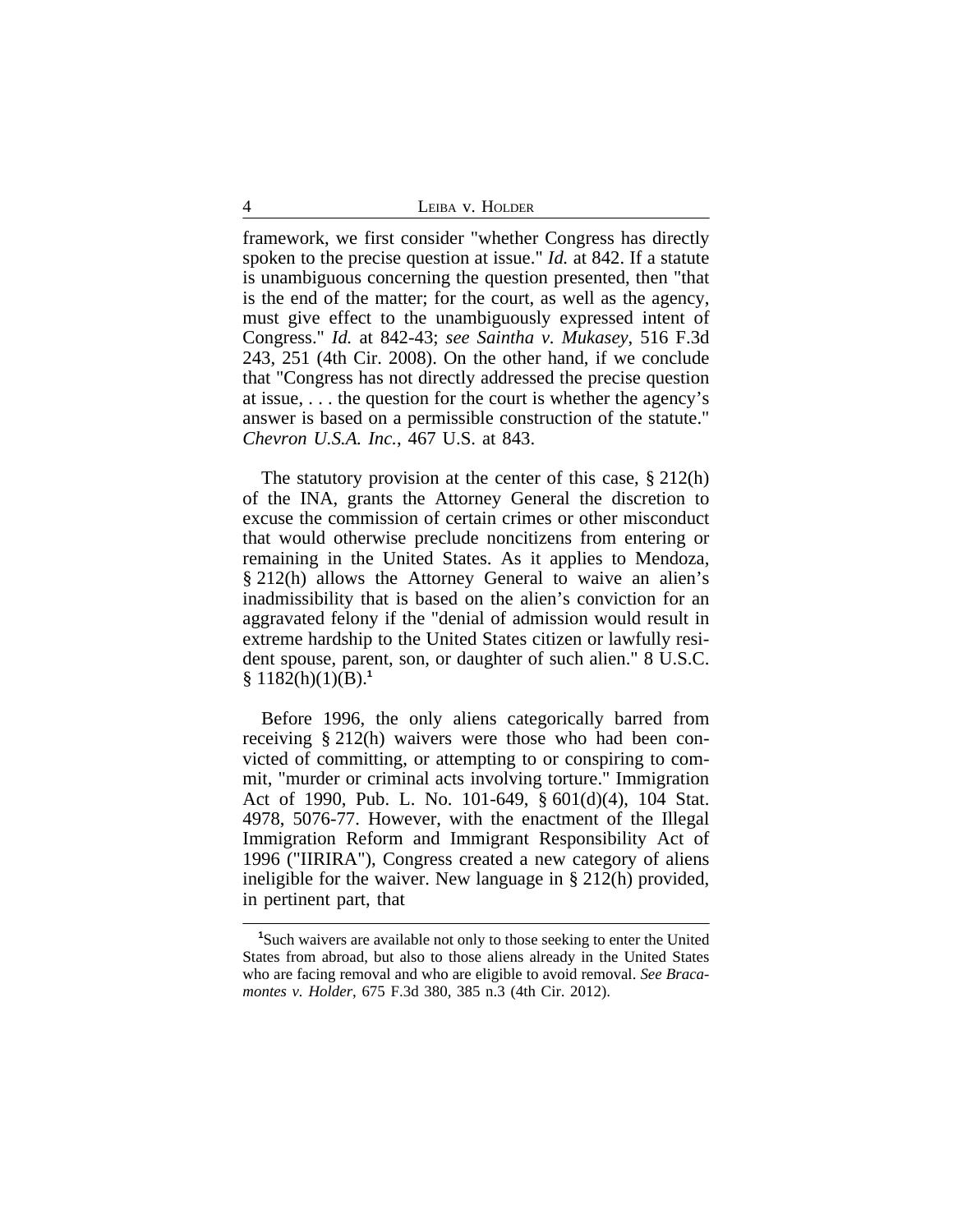| Leiba v. Holder |  |
|-----------------|--|
|                 |  |

No waiver shall be granted under this subsection in the case of an alien *who has previously been admitted to the United States as an alien lawfully admitted for permanent residence* if either since the date of such admission the alien has been convicted of an aggravated felony or the alien has not lawfully resided continuously in the United States for a period of not less than 7 years immediately preceding the date of initiation of proceedings to remove the alien from the United States.

Pub. L. No. 104-208, Div. C, § 348, 110 Stat. 3009 (emphasis added), codified at 8 U.S.C. § 1182(h).**<sup>2</sup>** The IIRIRA also pro-

**<sup>2</sup>**Section 212(h), in its entirety, provides:

The Attorney General may, in his discretion, waive the application of subparagraphs  $(A)(i)(I)$ ,  $(B)$ ,  $(D)$ , and  $(E)$  of subsection  $(a)(2)$  of this section and subparagraph  $(A)(i)(II)$  of such subsection insofar as it relates to a single offense of simple possession of 30 grams or less of marijuana if—

 $(1)(A)$  in the case of any immigrant it is established to the satisfaction of the Attorney General that—

(i) the alien is inadmissible only under subparagraph  $(D)(i)$  or (D)(ii) of such subsection or the activities for which the alien is inadmissible occurred more than 15 years before the date of the alien's application for a visa, admission, or adjustment of status,

(ii) the admission to the United States of such alien would not be contrary to the national welfare, safety, or security of the United States, and

(iii) the alien has been rehabilitated; or

(B) in the case of an immigrant who is the spouse, parent, son, or daughter of a citizen of the United States or an alien lawfully admitted for permanent residence if it is established to the satisfaction of the Attorney General that the alien's denial of admission would result in extreme hardship to the United States citizen or lawfully resident spouse, parent, son, or daughter of such alien; or

(C) the alien is a VAWA self-petitioner; and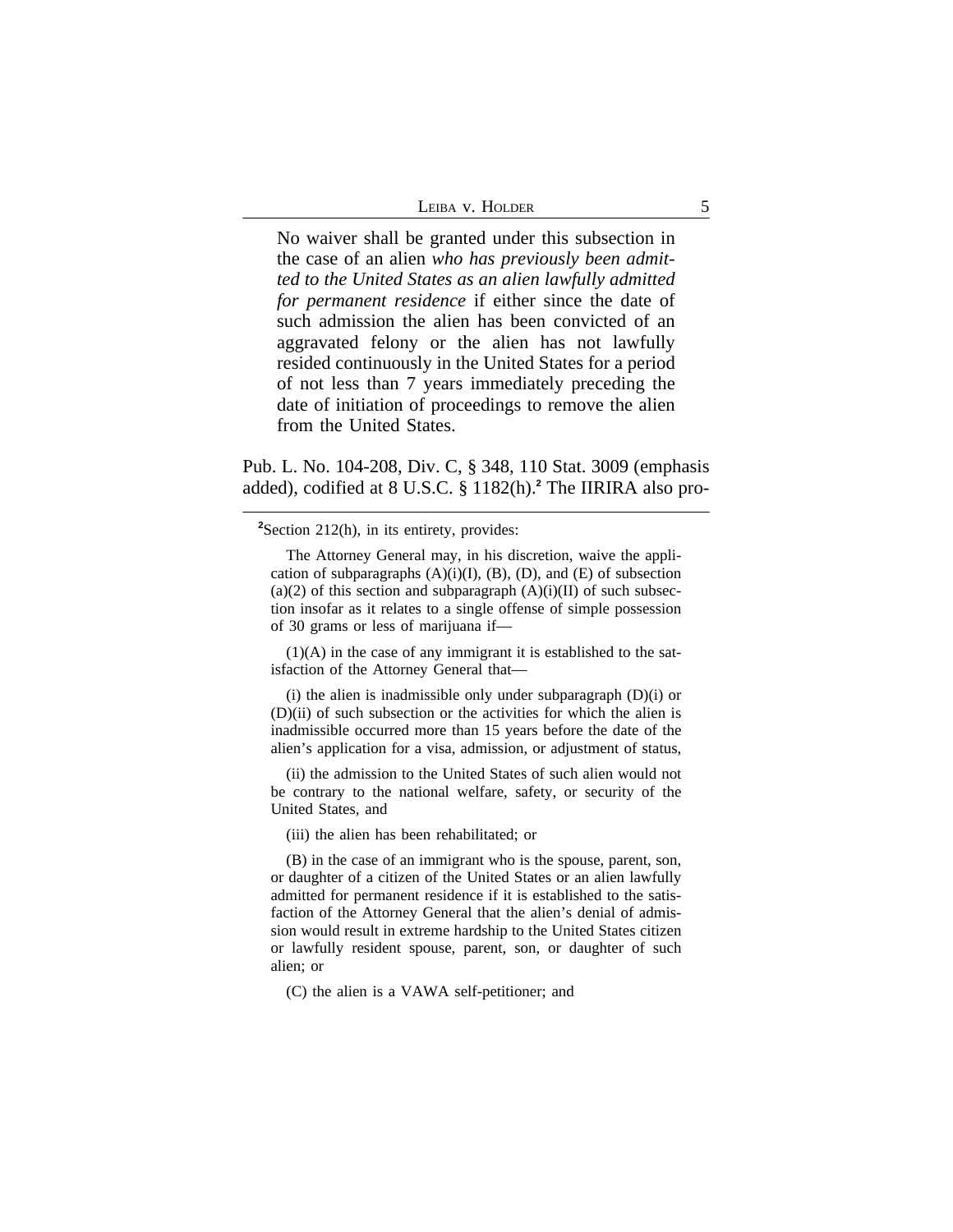6 LEIBA v. HOLDER

vided statutory definitions for "admission" and "admitted," which are defined as "with respect to an alien, the lawful *entry* of the alien into the United States after inspection and authorization by an immigration officer." Pub. L. No. 104- 208, Div. C, § 301(a), 110 Stat. 3009 (emphasis added), codified at 8 U.S.C.  $\S$  1101(a)(13)(A). On the other hand, the INA defines the term "lawfully admitted for permanent residence" as "the status of having been lawfully accorded the privilege of residing permanently in the United States as an immigrant." 8 U.S.C. § 1101(a)(20).

In *Aremu v. Department of Homeland Security*, 450 F.3d 578 (4th Cir. 2006), we construed the definition of "admission" and "admitted" in a context slightly different than that before us here. In that case, the alien, Shanu, had been admitted to the United States on a nonimmigrant visa for pleasure on a six-month visa in 1989. *See id.* at 579. He remained in the country illegally when his visa expired and was able to

8 U.S.C. § 1182(h).

<sup>(2)</sup> the Attorney General, in his discretion, and pursuant to such terms, conditions and procedures as he may by regulations prescribe, has consented to the alien's applying or reapplying for a visa, for admission to the United States, or adjustment of status.

No waiver shall be provided under this subsection in the case of an alien who has been convicted of (or who has admitted committing acts that constitute) murder or criminal acts involving torture, or an attempt or conspiracy to commit murder or a criminal act involving torture. No waiver shall be granted under this subsection in the case of an alien who has previously been admitted to the United States as an alien lawfully admitted for permanent residence if either since the date of such admission the alien has been convicted of an aggravated felony or the alien has not lawfully resided continuously in the United States for a period of not less than 7 years immediately preceding the date of initiation of proceedings to remove the alien from the United States. No court shall have jurisdiction to review a decision of the Attorney General to grant or deny a waiver under this subsection.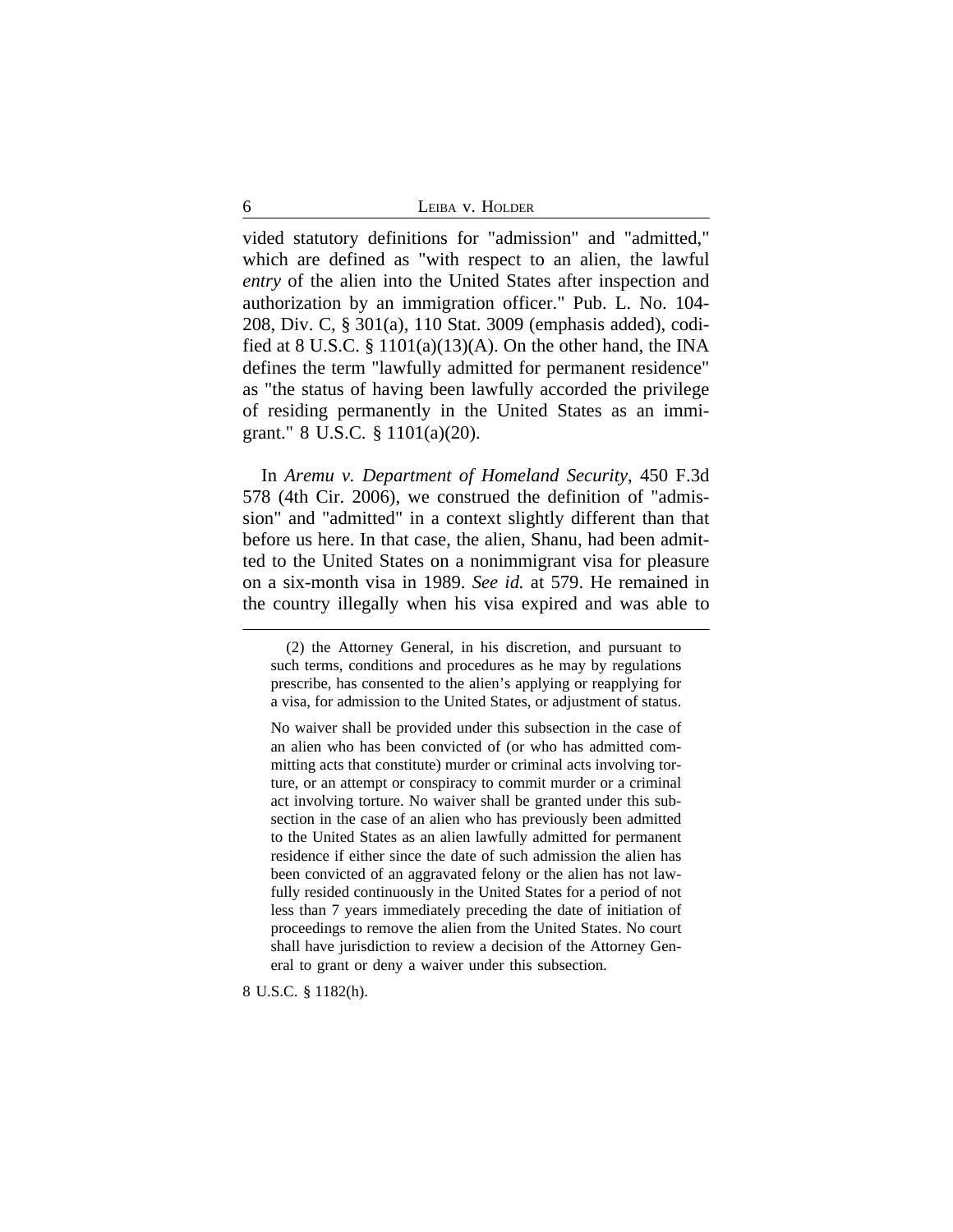| Leiba v. Holder |  |
|-----------------|--|
|                 |  |

adjust to LPR status in 1996. *See id.* In 1998, however, he was convicted of various fraud offenses. *See id.* On the basis of these convictions, he was charged with removability under 8 U.S.C.  $\S 1227(a)(2)(A)(i)$ , which provides that

Any alien who —

(I) is convicted of a crime involving moral turpitude committed within five years (or 10 years in the case of an alien provided lawful permanent resident status under section 1255(j) of this title) *after the date of admission*, and

(II) is convicted of a crime for which a sentence of one year or longer may be imposed,

is deportable.

8 U.S.C. § 1227(a)(2)(A)(i) (emphasis added); *Aremu*, 450 F.3d at 579-80. The IJ concluded that "the date of admission" in this context included not only the date that Shanu was originally admitted to this country but also the date of his adjustment to LPR status, and therefore ordered Shanu removed. *See Aremu*, 450 F.3d at 580. The Board affirmed on appeal, and Shanu filed a petition for review in our court. *See id.*

We granted Shanu's petition under the first prong of *Chevron* review, concluding that in Shanu's case, "the date of admission" unambiguously referred to the date he entered the country, not the date that he adjusted his status. *See id.* at 582- 83. We reasoned that an "[a]djustment of status is a method of acquiring status as a permanent resident that is only available to those already within the United States." *Id.* at 581. Because "admission," as Congress defined the term was a type of entry into this country, we concluded that an adjustment of status was not included. *See id.* In so doing, however, we "express[ed] no opinion" whether, in a case in which strict adherence to the definition of "admission" would leave an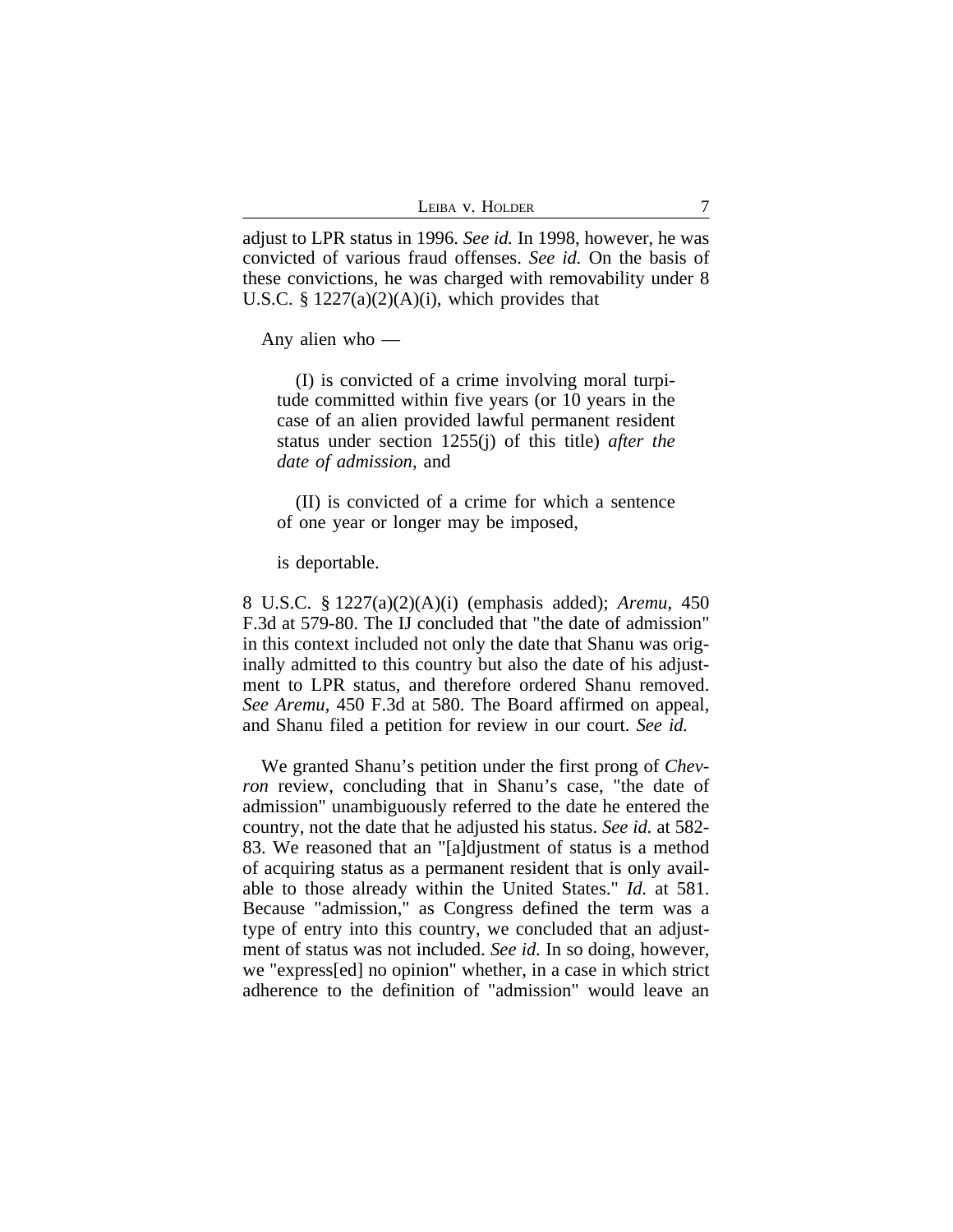alien without any "date of admission," we would use the date of a status adjustment as a proxy for the date of admission in order to avoid producing an absurd result. *See id.* at 583.

In *Bracamontes v. Holder*, 675 F.3d 380 (4th Cir. 2012), a decision issued after the Board issued its decision in the present case, we had occasion to interpret the very same § 212(h) language at issue here. As such, that case bears close examination. Bracamontes was a native of Mexico whose mother brought him to the United States illegally when he was less than two years old. *See id.* at 382. He and his mother were granted temporary resident status in 1987, which was adjusted to LPR status in 1990. *See id.* After 1976, Bracamontes lived continuously in the United States except for one week in 1988 when he visited Mexico. *See id.* In 1999, Bracamontes pled guilty in Virginia state court to an aggravated felony. *See id.* at 383. The issue in *Bracamontes* was whether that aggravated felony rendered Bracamontes ineligible under § 212(h) for a waiver of inadmissibility. An IJ found that it did and the Board agreed and dismissed his appeal. *See id.* Bracamontes then petitioned for review of the Board's decision, and we granted his petition. *See id.* at 383, 389.

Applying the first prong of *Chevron* analysis, we concluded that the § 212(h) waiver bar unambiguously did not apply to Bracamontes. We reasoned that the defined terms "admitted" and "lawfully admitted for permanent residence" both separately appeared in § 212(h) and that they should be given the meaning that Congress specifically designated for them. *See id.* at 385. Replacing the terms in the statute with their respective definitions, we concluded that the language at issue meant:

No waiver shall be granted under this subsection in the case of an alien who has previously [lawfully entered into the United States after inspection and authorization by an immigration officer] as an alien [with the status of having been lawfully accorded the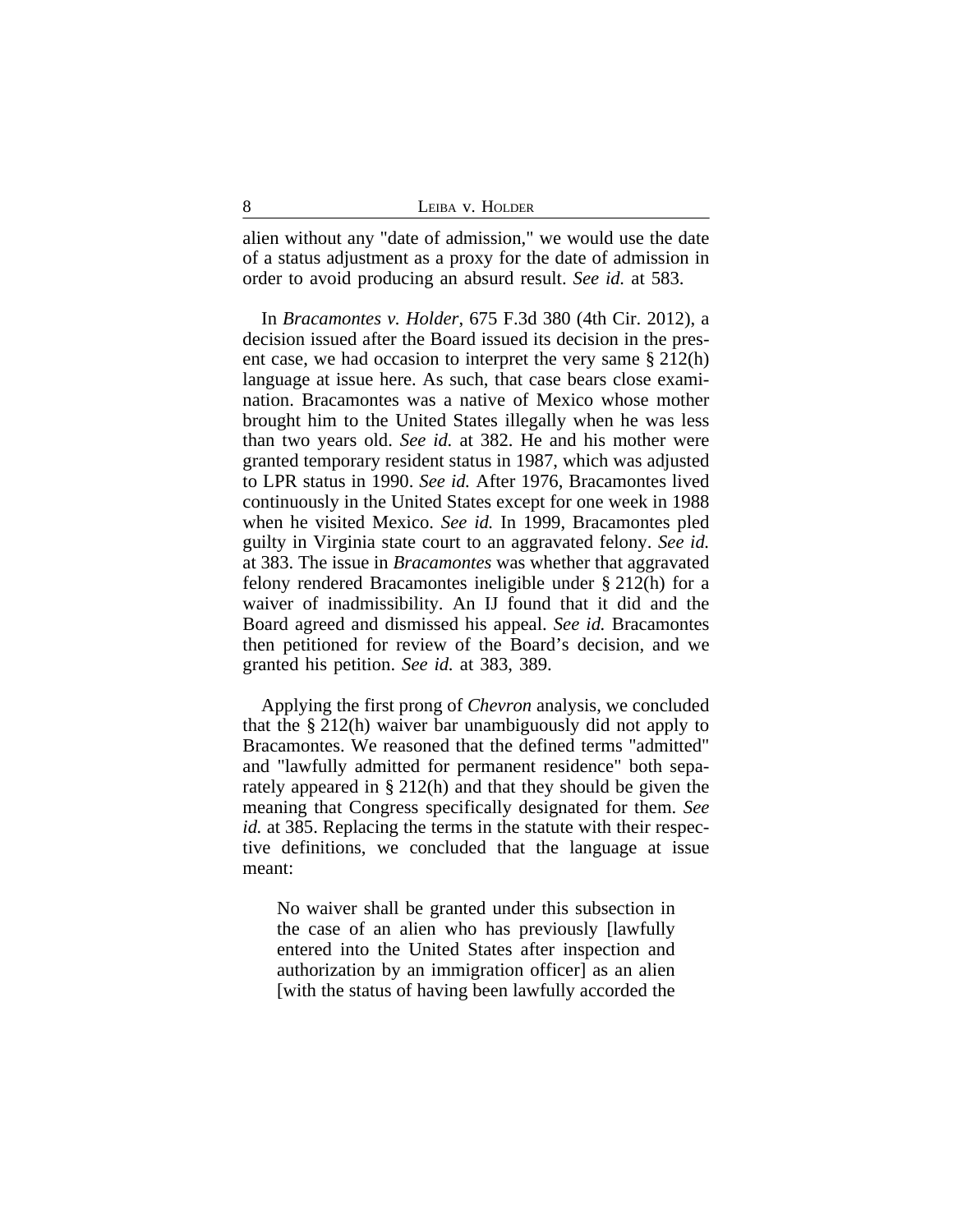privilege of residing permanently in the United States as an immigrant] if . . . since the date of such admission the alien has been convicted of an aggravated felony.

*See id.* at 385-86. Because Bracamontes had never lawfully entered the United States after inspection with LPR status as he achieved that status only after his last (and only) entry into this country with inspection — we reasoned that the § 212(h) bar plainly did not apply to him. *See id.* at 385. Although the government urged us to treat Bracamontes as having been "admitted" by virtue of his obtaining of his 1990 status adjustment for purposes of § 212(h), we concluded that doing so would require us to ignore the plain meaning of Congress's definition of "admitted," which "[c]learly" does not "include[ ] an adjustment of status." *Id.* We noted further that the government's interpretation would make surplusage out of the words "who has previously been admitted to the United States." *Id.* at 386. Recognizing that we were obliged to give the statute its plain meaning, we rejected the Board's interpretation. *See id.* at 386-87.

We noted that the government argued that our reading of § 212(h) would produce an absurd result, namely that aliens who adjust to LPR status after entering the country would receive more favorable treatment than those who entered with LPR status. *See id.* at 388; *see also Sigmon Coal Co. v. Apfel*, 226 F.3d 291, 304 (4th Cir. 2000) ("If a literal reading of a statute produces an outcome . . . that can truly be characterized as absurd, *i.e.*, that is so gross as to shock the general moral or common sense, then we can look beyond an unambiguous statute and consult legislative history to divine its meaning." (internal citations and quotation marks omitted)), *aff'd sub nom. Barnhart v. Sigmon Coal Co.*, 534 U.S. 438 (2002). We squarely rejected that argument, however, concluding that Congress in fact "may have had rational reasons for making such a distinction." *Bracamontes*, 675 F.3d at 388. In particular, we noted that Congress may well have been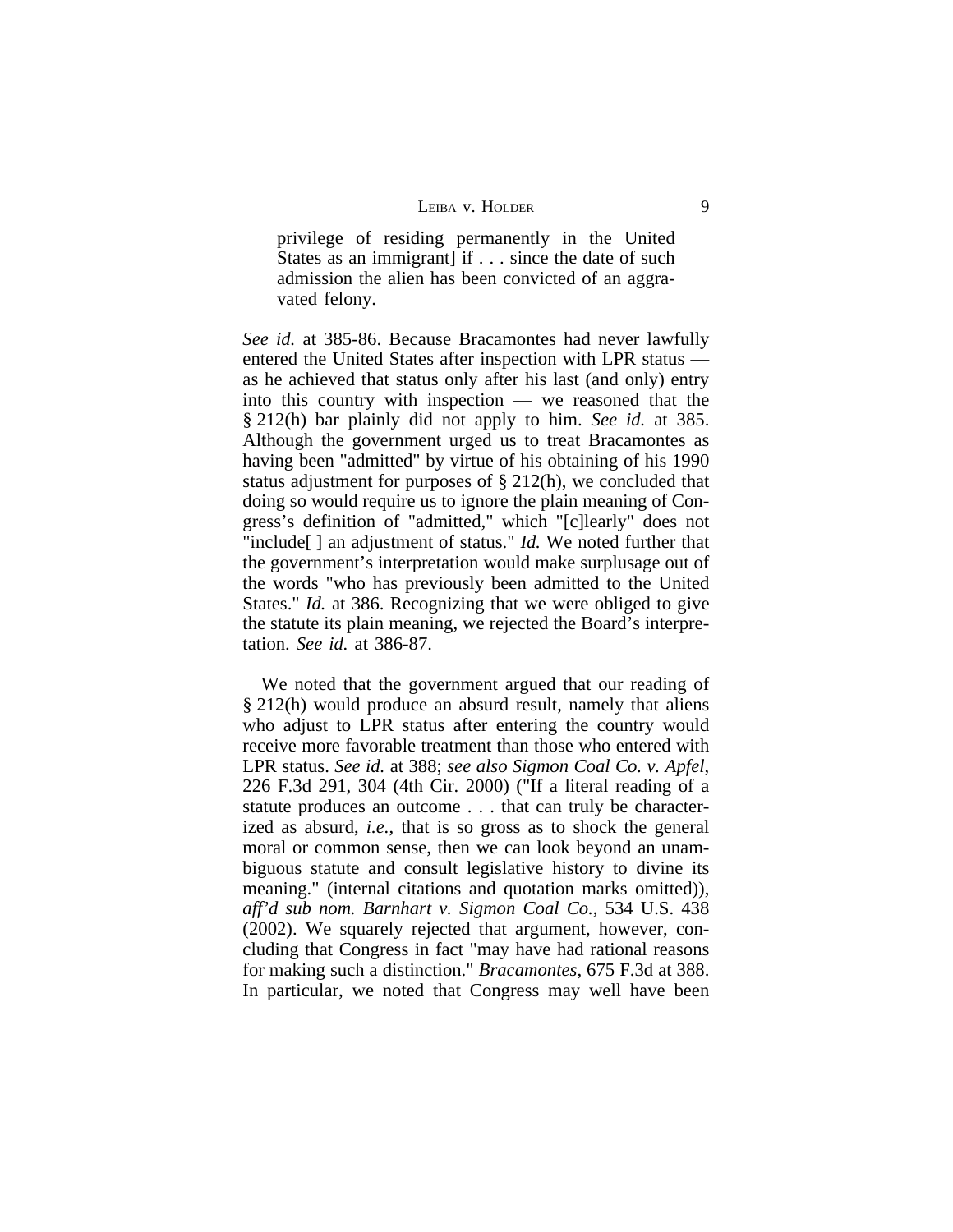simply taking an incremental approach regarding the achievement of the goal of quickly removing aliens who have committed serious crimes, or it may rationally have concluded that aliens who adjust post-entry are more deserving of being eligible for a waiver because many of them entered this country as minors, grew up here, developed strong ties here, and may well have more citizen relatives who would be hurt by their removal. *See id.* at 389.

We emphasized that our interpretation of § 212(h) was in line with similar rulings from other circuits. *See id.* at 387. We also noted that our interpretation did not conflict with the Board's decision in *Matter of Koljenovic*, 25 I. & N. Dec. 219 (BIA 2010) — which the Board relied on in the present case for its conclusion that Mendoza was "admitted to the United States as an alien lawfully admitted for permanent residence."**<sup>3</sup>** 8 U.S.C. § 1182(h). We determined that *Koljenovic* was distinguishable since, in contrast to Bracamontes, who had once been admitted to this country when he returned from a weeklong trip to Mexico, Koljenovic "effectively had *no* admission at all unless his adjustment of status was used as the relevant date of admission." *Bracamontes*, 675 F.3d at 388. Based on

**<sup>3</sup>** In *Matter of Koljenovic*, the Board noted that it had consistently construed status adjustments as "admissions." *See* 25 I. & N. Dec. 219, 221 (BIA 2010). The Board reasoned that under a contrary determination, "aliens who entered without inspection and later adjusted their status would never have been 'admitted' for permanent residence and would therefore be ineligible for relief from removal that includes an 'admission' requirement." *Id.* The Board further found that the contrary interpretation would also be at odds with INA § 245(b), which requires the Attorney General to "record the alien's lawful admission for permanent residence as of the date" of the grant of the status adjustment. *See id.* The Board also reasoned that Congress would not have intended "for an alien who entered the United States illegally and was afforded the privilege of adjustment of status to be able to avoid the restrictions contained in section 212(h) of the Act, when those very restrictions would apply if the alien had gone through consular processing to be admitted as a lawful permanent resident." *Id.* at 222-23. And, the Board concluded that legislative history supported its result. *See id.* at 222.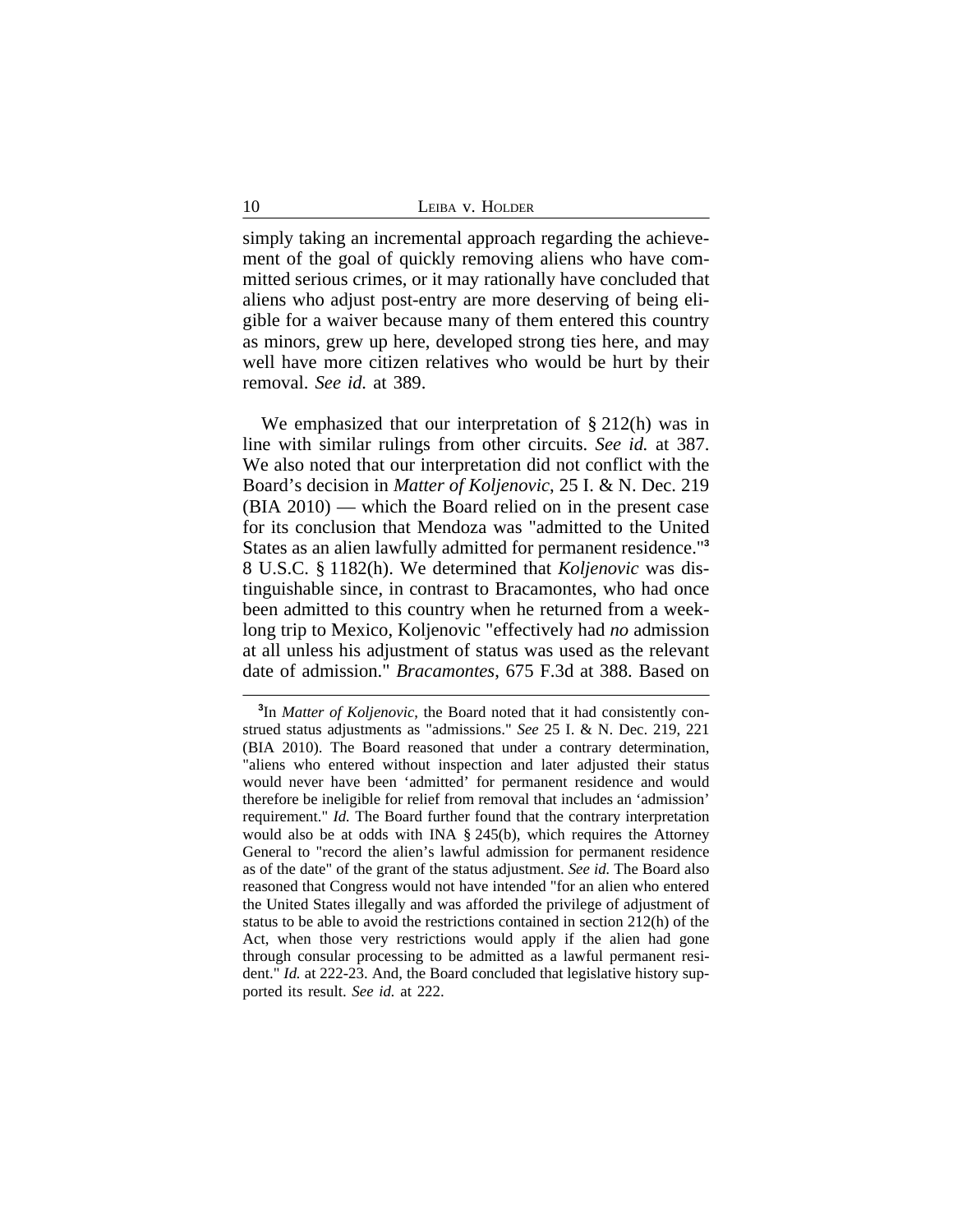| LEIBA V. HOLDER |  |  |  |
|-----------------|--|--|--|
|-----------------|--|--|--|

this difference, we noted that although the Board in *Koljenovic* "arguably needed to fill in a 'gap' in the language of section 212(h) because it was entirely silent concerning how to treat an alien with *no* lawful entry at all," no such gap existed in Bracamontes's case. *Id.* (emphasis in original).

The government contends that this language in *Bracamontes* shows that Congress left a gap to fill in § 212(h), and thus that under *Chevron*'s second step, we should defer to the Board's reasonable decision as to how to fill the gap. The government maintains that "in section 212(h), Congress did not address the situation of an alien with no lawful entry whatsoever, as the language in section 212(h) refers only to an alien with a previous admission, *i.e.*, an alien who has lawfully entered the United States pursuant to INA  $§ 101(a)(13)(A).$ " Supp. brief of Respondent at 5-6.

In support of its position, the government argues that this court "acknowledged" the existence of this gap in *Bracamontes*. Supp. brief of Respondent at 5, 6. We disagree. Our discussion of *Koljenovic* in *Bracamontes* explained only that the factual circumstance on which the result in *Koljenovic* was based was not present in *Bracamontes*. We commented that the Board's decision in *Koljenovic* was "arguably" correct, but we certainly did not definitively resolve the proper application of the law to a factual scenario not before us. *Bracamontes*, 675 F.3d at 388. As such, the language represents mere non-binding dicta, and does not answer the question of whether Congress left a gap to fill in § 212(h) as to aliens who have never entered the country legally.

Regarding that question, we conclude that although we did not directly decide whether Congress left such a gap, our analysis in *Bracamontes* shows that no such gap exists. In *Bracamontes*, we reasoned that the term "admitted" in § 212(h) "[c]learly [does not] include[] an adjustment of status." *Id.* at 385. Thus, we held: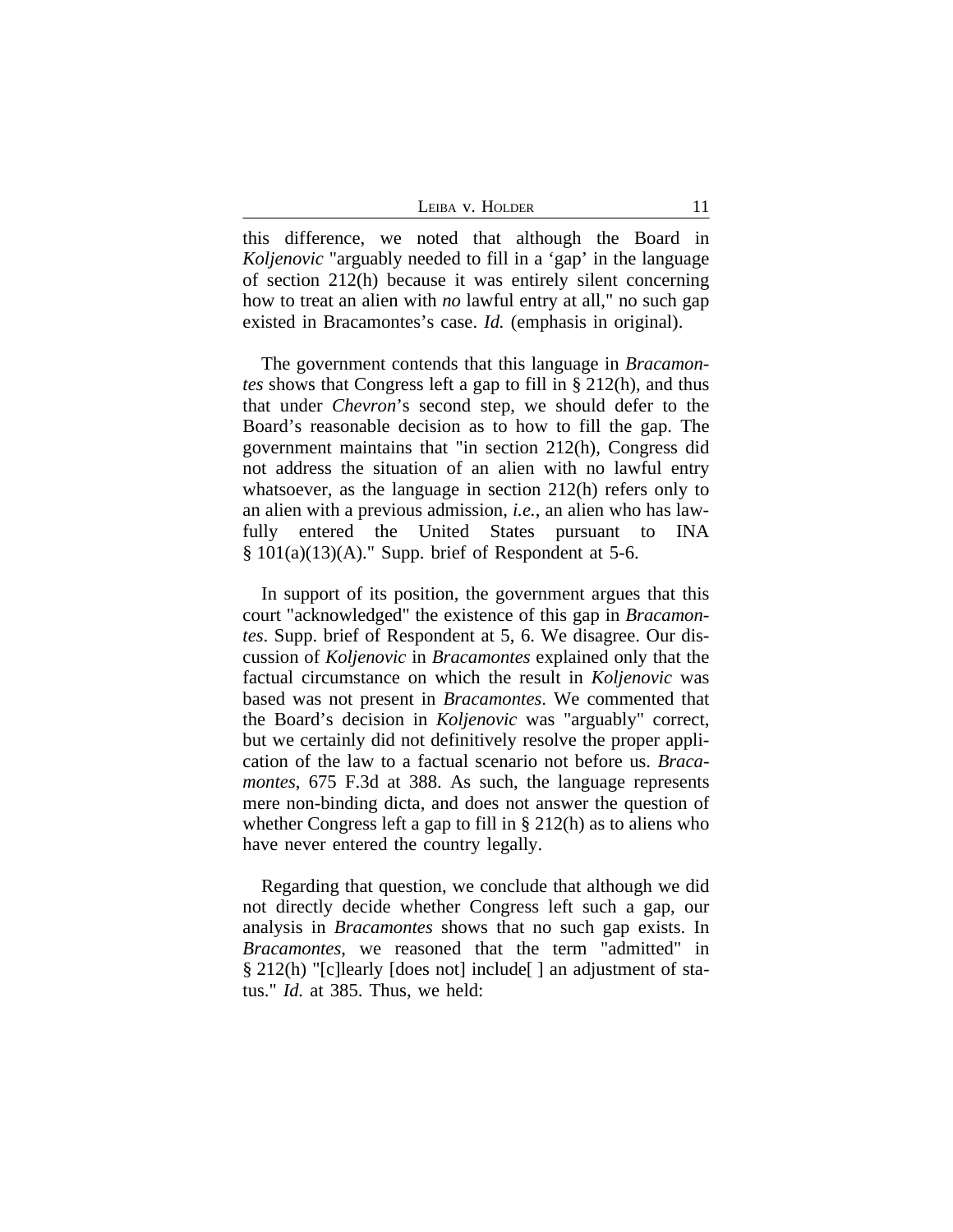As such, an alien with [LPR] status who has entered the United States legally, following inspection by an immigration officer, and is subsequently convicted of an aggravated felony, [has not "been admitted to the United States as an alien lawfully admitted for permanent residence" and thus] is statutorily ineligible for a section 212(h) waiver. *With respect to other aliens, however, the Attorney General retains the discretion to grant a waiver . . . .*

*Id.* at 386 (emphasis added). With Congress having spoken directly to the issue before us, we must enforce  $\S 212(h)$ 's plain meaning.**<sup>4</sup>** We note that since *Bracamontes* issued, the Board has reached the same conclusion that we do today

**<sup>4</sup>**Prior to our issuance of *Bracamontes*, the government argued in this appeal that under Mendoza's interpretation, "Congress' employment of the phrase 'alien lawfully admitted for permanent residen[ce]' is, by in large, a misnomer" if aliens can achieve that status without being "admitted." Brief for Respondent at 19. *Bracamontes* forecloses our consideration of that argument, but we note nonetheless that the Supreme Court rejected a similar argument in *Burgess v. United States*, 553 U.S. 124 (2008) (holding in the context of the Controlled Substances Act that although "felony" was a defined term, another defined term, "felony drug offense," included some offenses that did not satisfy the statutory definition of a "felony").

The government further maintains that Mendoza's interpretation would not make sense within § 212(h) itself because under § 212(h), the Attorney General may waive inadmissibility "in the case of an immigrant who is the spouse, parent, son, or daughter of a citizen of the United States or an alien lawfully admitted for permanent residence if it is established to the satisfaction of the Attorney General that the alien's *denial of admission* would result in extreme hardship to the United States citizen or lawfully resident spouse, parent, son, or daughter of such alien." 8 U.S.C.  $§ 1182(h)(1)(B)$  (emphasis added). The government argues that if an adjustment of status is not an admission, then an alien like Mendoza could not obtain a waiver under § 212(h) because "any prospective hardship befalling their family members would no longer be attributable to a denial or refusal of 'admission.'" *Matter of Alyazji*, 25 I. & N. Dec. 397, 403 (BIA 2011). This argument is also foreclosed by *Bracamontes*, which, like the present case, also concerned an alien seeking a § 212(h) waiver based on family hardship.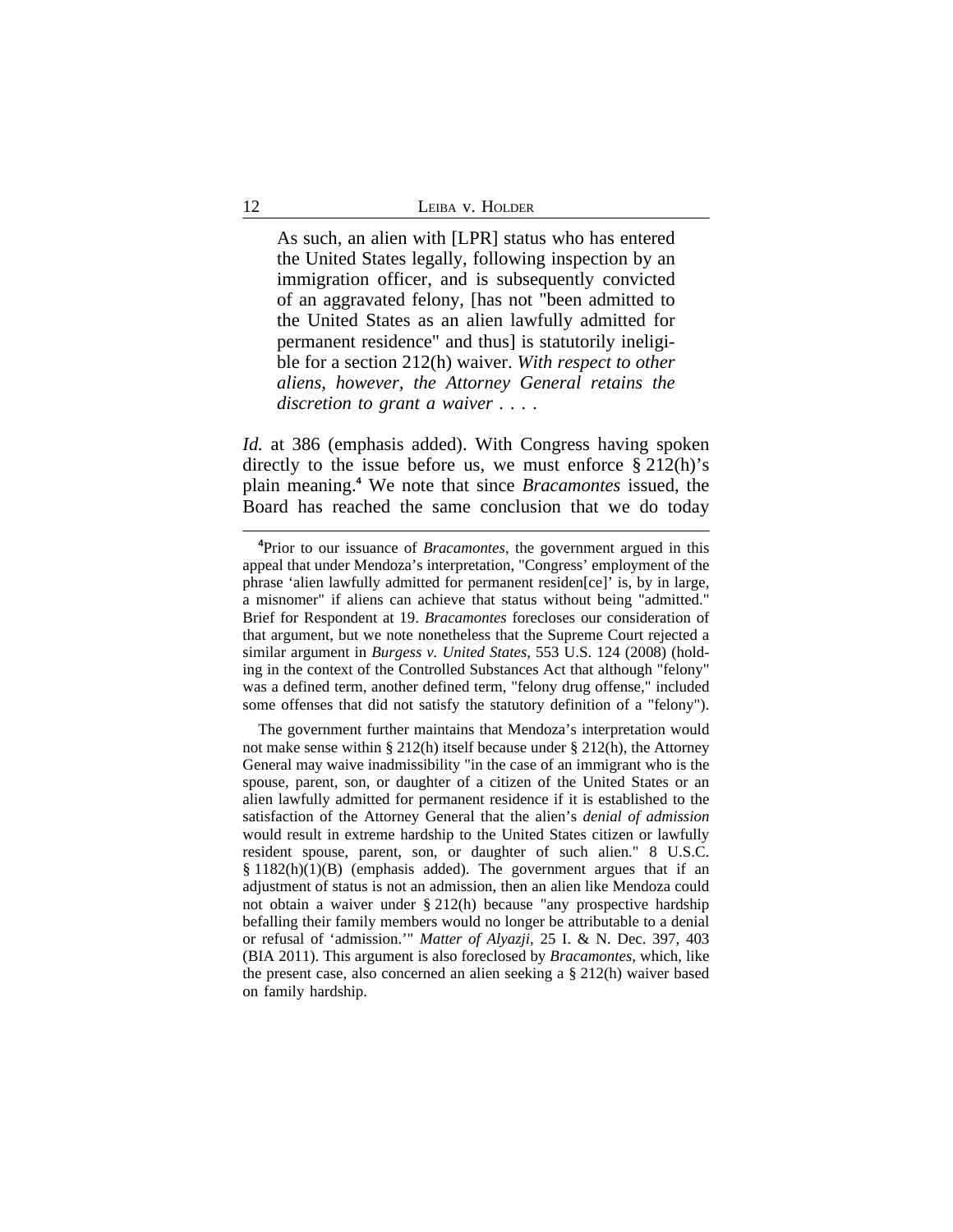| LEIBA V. HOLDER |  |
|-----------------|--|
|                 |  |

regarding the consequences of that decision, indicating that in the Fourth Circuit, after *Bracamontes*, the § 212(h) aggravated felony bar unambiguously does not apply to an alien who never entered the United States legally. *See Matter of Rodriguez*, 25 I. & N. Dec. 784, 788 (BIA 2012).

The government argues that accepting Mendoza's interpretation would produce an absurd result in that there is no rational basis for favoring aliens like him, who entered the country illegally and only later obtained their LPR status through adjustment, over those aliens who entered the country legally. As we have explained, however, that is an argument we specifically rejected in deciding *Bracamontes*. *See id.* at 388-89. We are without authority to revisit it here.**<sup>5</sup>**

The government further contends that adhering to Congress's strict definition of "admitted" in the context of § 212(h) with regard to an alien like Mendoza, who has never legally entered this country but who has adjusted to LPR status, would lead to other absurd results. First, the government contends that such an alien would never be eligible to apply for naturalization despite possessing LPR status because INA § 318 provides, as is relevant here, that "no person shall be naturalized unless he has been *lawfully admitted to the United States for permanent residence* in accordance with all applicable provisions of this chapter." 8 U.S.C. § 1429 (emphasis

**<sup>5</sup>**The government also argues that its construction "provides the most reasonable reading of section 212(h)" since it would prevent § 212(h) from possibly violating the Equal Protection Clause by arbitrarily treating aliens who obtained LPR status after illegally entering the country differently from those who entered the country with LPR status. Brief for Respondent at 32 (citing *Yeung v. INS*, 76 F.3d 337 (11th Cir. 1996)). However, our conclusion in *Bracamontes* that "Congress may have had rational reasons for making such a distinction" certainly saps this argument of any significant persuasive force. *Bracamontes*, 675 F.3d at 388; *see also id.* at 388 n.5 (noting that "courts have consistently overruled" "equal protection challenges to the distinction drawn under section 212(h) between illegal immigrants and those admitted as lawful permanent residents").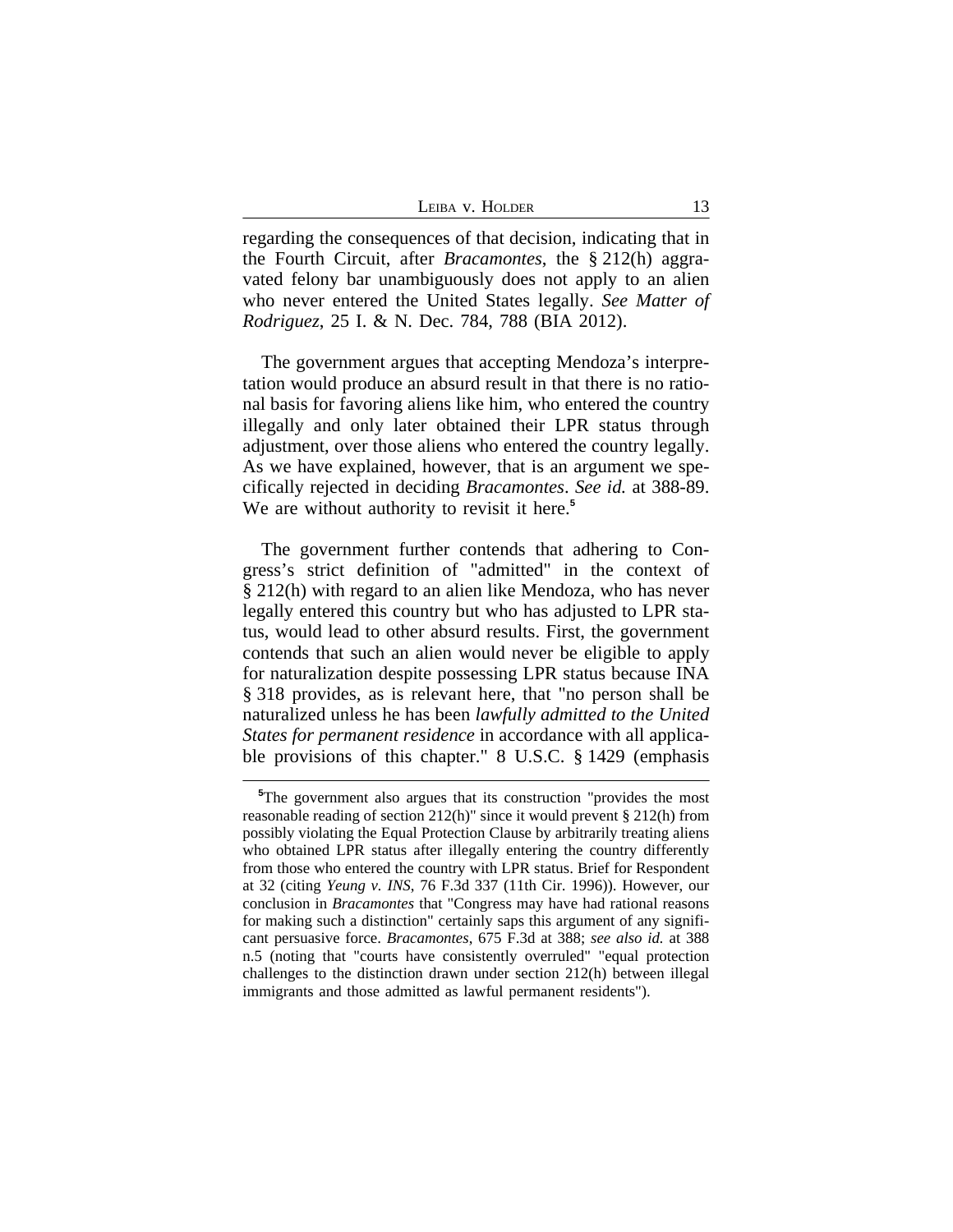| 14<br>LEIBA V. HOLDER |
|-----------------------|
|                       |

added). We do not see why our decision today would affect § 318. As we explained in *Bracamontes*, the terms "lawfully admitted to the United States for permanent residence" and "admitted" have separate definitions. Our decision today, which turns primarily on the meaning of "admitted," should have no bearing on the meaning of "lawfully admitted to the United States for permanent residence" in § 318.

The government next contends that literally applying Congress's definition of "admitted" in cases of aliens who have never lawfully entered this country would produce the absurd result that such aliens would be ineligible to apply for cancellation of removal under INA § 240A. *See* 8 U.S.C. § 1229b. That section provides that the Attorney General may cancel removal of an inadmissible alien if, as is relevant here, he:

(1) has been an alien lawfully admitted for permanent residence for not less than 5 years,

(2) has resided in the United States continuously for 7 years *after having been admitted in any status*, and

(3) has not been convicted of any aggravated felony.

8 U.S.C. § 1229b(a) (emphasis added). The premise of the government's argument that it would be absurd for an alien such as Mendoza to be eligible for a possible § 212(h) waiver but to be ineligible for cancellation of removal is the government's view that Congress intended to create congruity between § 212(h) and § 240A. The distinctions between the language used in § 240A and that used in § 212(h) clearly show, however, that Congress did not intend such congruity. First, § 240A(a)'s requirement that the alien have had LPR status for at least five years is nowhere to be found in  $\S 212(h)$ . Second, unlike in  $\S 212(h)$ , Congress in  $\S 240A$ decided not to use the term "admitted" along with "lawfully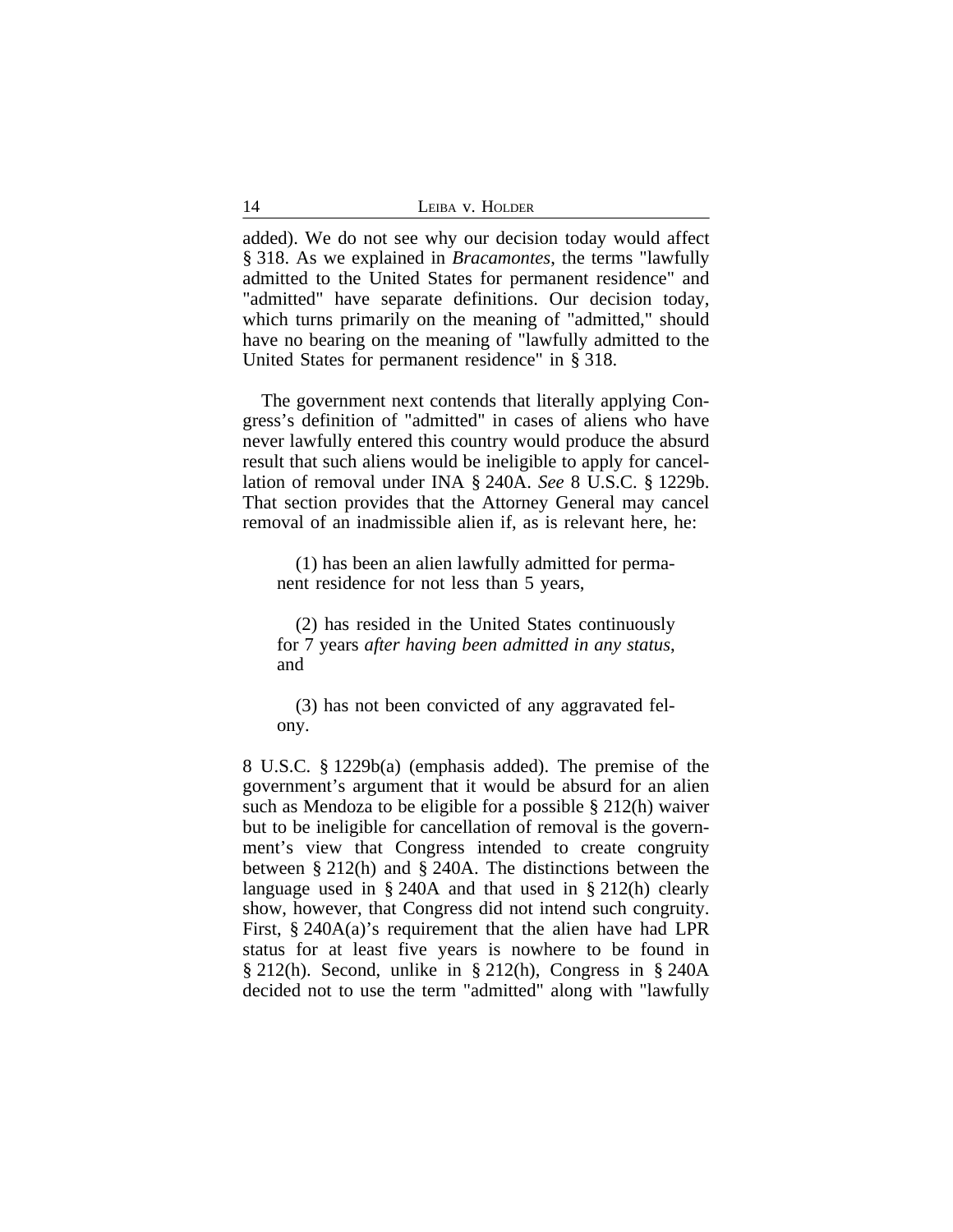LEIBA V. HOLDER 15

admitted for permanent residence." "[W]here Congress includes particular language in one section of a statute but omits it in another section of the same Act, it is generally presumed that Congress acts intentionally and purposely in the disparate inclusion or exclusion." *Russello v. United States*, 464 U.S. 16, 23 (1983) (alteration in original and internal quotation marks omitted). We certainly see no absurdity in this disparity.

The government next maintains that applying *Bracamontes* to an alien like Mendoza, who never entered this country legally but who has adjusted to LPR status, would produce the absurd result that he would be left in the position of never being removable under INA  $\S 237(a)(2)(A)(iii)$  as an alien who was convicted of an aggravated felony "any time after admission." 8 U.S.C.  $\S$  1227(a)(2)(A)(iii). However, assuming *arguendo* that such a result would be absurd, our decision today does not produce that result and we offer no opinion concerning whether Mendoza could be removed under that subsection. We recognize that for aliens such as Mendoza it is arguable that the date of their status adjustment should be used as a proxy for their date of admission to avoid an absurd result in interpreting *§ 237(a)(2)(A)(iii)*. That recognition, however, does not require us to refrain from enforcing the plain meaning of *§ 212(h)* when the result produced by our application of *§ 212(h)* is not absurd. *See Aremu*, 450 F.3d at 583 (adhering to 8 U.S.C.  $\S$  1101(a)(13)(A)'s definition of "admitted" when interpreting a different statute while acknowledging the possibility that adhering to the definition when interpreting other statutes could produce absurd results); *Stone v. Instrumentation Lab. Co.*, 591 F.3d 239, 249 n.10 (4th Cir. 2009) (similar); *see also Lockhart v. United States*, 546 U.S. 142, 146 (2005) ("The fact that Congress may not have foreseen all of the consequences of a statutory enactment is not a sufficient reason for refusing to give effect to its plain meaning." (internal quotation marks omitted)).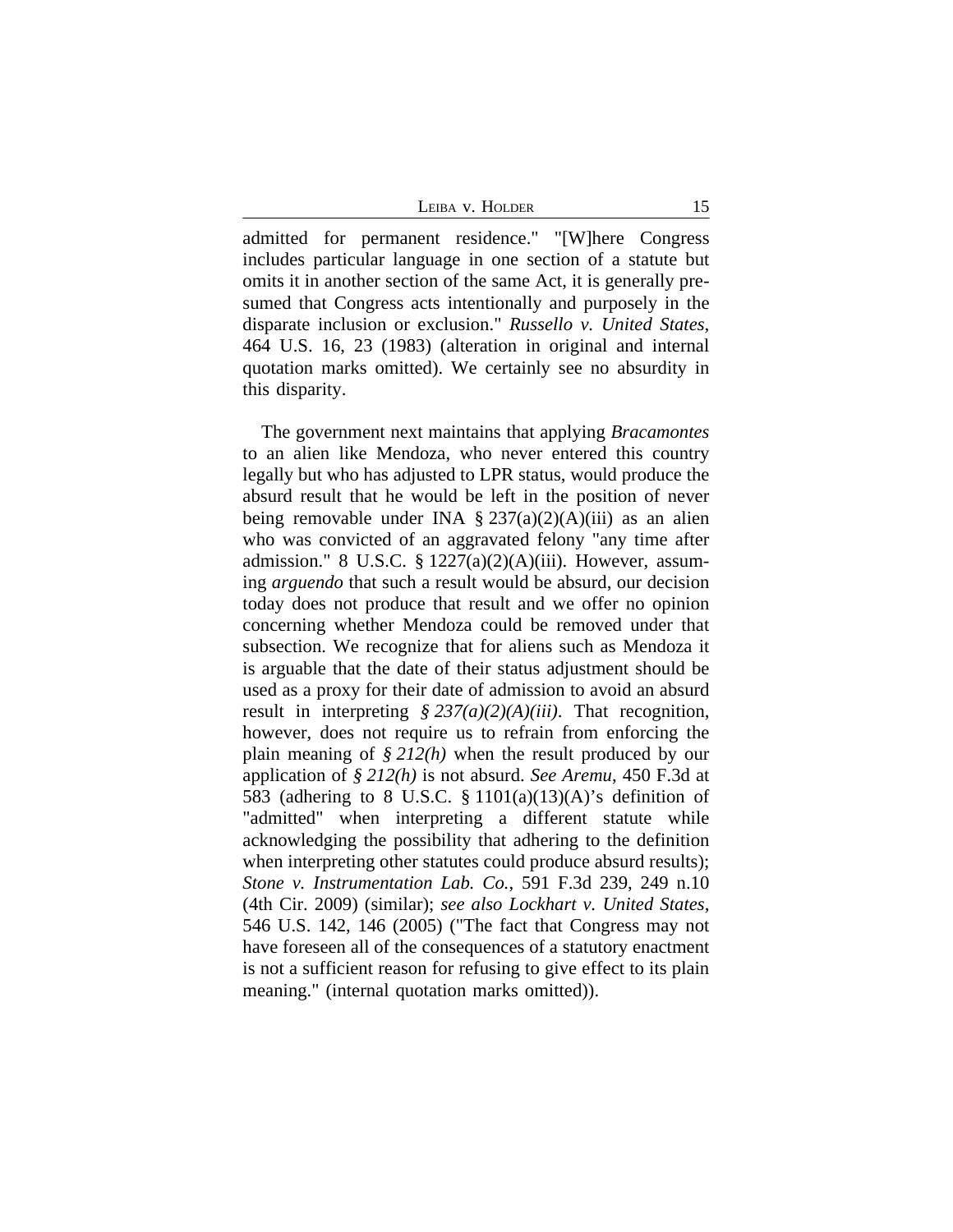| LEIBA V. HOLDER |
|-----------------|
|                 |

Congress has not used the terms "admitted" and "lawfully admitted to the United States for permanent residence" together often in the INA and, indeed, the phrase "admitted to the United States as an alien lawfully admitted for permanent residence" which appears in § 212(h), appears nowhere else in the Code. The fact that Congress decided to use both terms together is a very strong indication that it intended that each term would serve a distinct purpose. Whether we would refrain from enforcing the plain meaning of "admitted" or "admission" in a different statutory context wherein Congress used different language and where adhering to the strict definition of "admitted" or "admission" would produce absurd results is a question we simply are not presented with in this appeal.**<sup>6</sup>**

The government also maintains that applying Mendoza's interpretation produces the absurd result that even if the Attorney General exercised his discretion to grant Mendoza a § 212(h) waiver, Mendoza would be susceptible to removal under INA  $\S 212(a)(6)(A)(i)$  as "[a]n alien present in the United States without being admitted or paroled."**<sup>7</sup>** 8 U.S.C.

<sup>7</sup>The government also contends that we should reject Mendoza's proposed interpretation in the case of an alien who has never lawfully entered this country because

**<sup>6</sup>**The Board's decision in *Matter of Espinosa Guillot*, 25 I. & N. Dec. 653 (BIA 2011), supports the conclusion that the government's claimed absurd result would not necessarily follow from our adoption of Mendoza's interpretation. Like Mendoza, the alien in that case was an LPR who had never been "admitted" as that term is defined in 8 U.S.C.  $§ 1101(a)(1)(A)$ . After the alien was convicted of narcotics trafficking, the government commenced removal proceedings on the basis that the alien had been convicted of an aggravated felony and controlled substance violation "after admission." *See, e.g.*, 8 U.S.C. § 1227(a)(2)(A)(iii). Following an Eleventh Circuit decision very similar to the decision we issue today, *Lanier v. Attorney General*, 631 F.3d 1363 (11th Cir. 2011), an IJ determined that the alien's status adjustment did not constitute an "admission" to the United States. *See* 25 I. & N. Dec. at 653-54. The Board reversed, however. In so doing, it read *Lanier* narrowly, noting that *Lanier* relied, as we do here, "on the particular language of section 212(h)" and stating that the "holding should not be read to extend to other provisions of the [INA]." *Id.* at 655.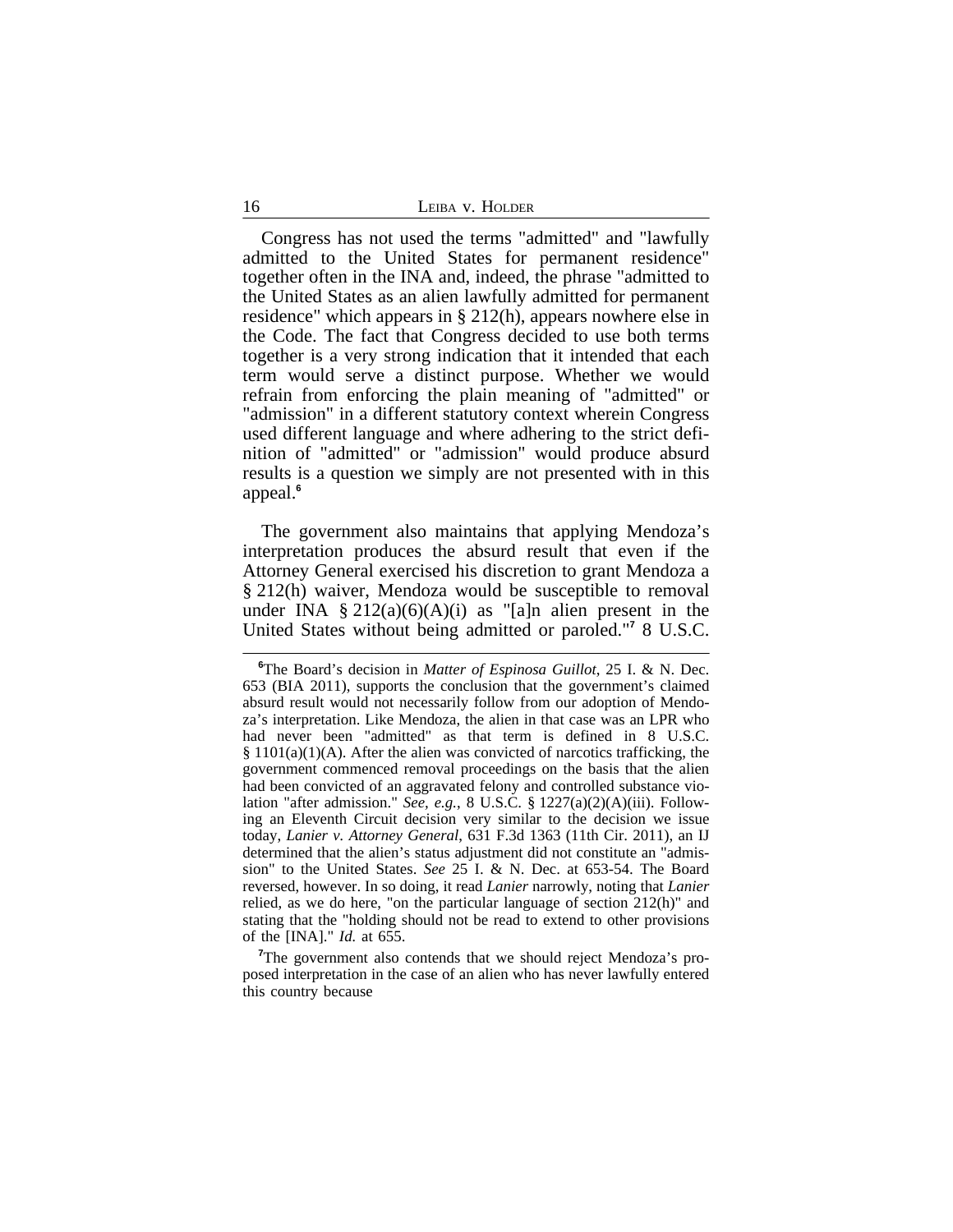§ 1182(a)(6)(A)(i). However, whether Mendoza is removable under  $\S 212(a)(6)(A)(i)$  is a question not before us. As we have explained, we can determine at the appropriate time how  $§$  212(a)(6)(A)(i) should be interpreted.

Despite the existence of some obvious awkwardness in applying Congress's definition of "admitted" and "admission" in *other* contexts, no absurdity is produced in doing so on the facts before us and Congress's intention regarding the meaning of the language we interpret today is plain. It is thus not surprising that each circuit to construe § 212(h) in the context we address today has concluded that obtaining LPR status unambiguously does not constitute being "admitted" in the context of § 212(h). *See Hanif v. Attorney Gen.*, No. 11-2643, 2012 WL 4044727, at \*4-\*7 (3d Cir. Sept. 14, 2012); *Lanier v. Attorney Gen.*, 631 F.3d 1363, 1366-67 (11th Cir. 2011); *Hing Sum v. Holder*, 602 F.3d 1092, 1095-1101 (9th Cir. 2010); *Martinez v. Mukasey*, 519 F.3d 532, 544 (5th Cir. 2008). Indeed, in *Hanif* and *Lanier*, the Third and Seventh Circuits adhered to Congress's strict definition of "admitted" on facts indistinguishable from those before us, as those cases, like Mendoza's, involved aliens who had never entered the country legally. How "admitted" and "admission" should be interpreted in other contexts is a question for another day.

it is unclear how [a § 212(h) waiver] would benefit this alien if he does not achieve an admission upon adjustment of status. If this alien does not achieve an admission upon adjustment, then this alien remains deportable for an act committed prior to the adjustment.

Supp. brief for Respondent at 9. We do not understand the government's argument. To the extent that it maintains that Mendoza himself would continue to be removable for his offense even if the Attorney General granted a § 212(h) waiver, that is simply incorrect. To the extent that it maintains that some other alien might suffer this fate, we do not understand how that would be the case.